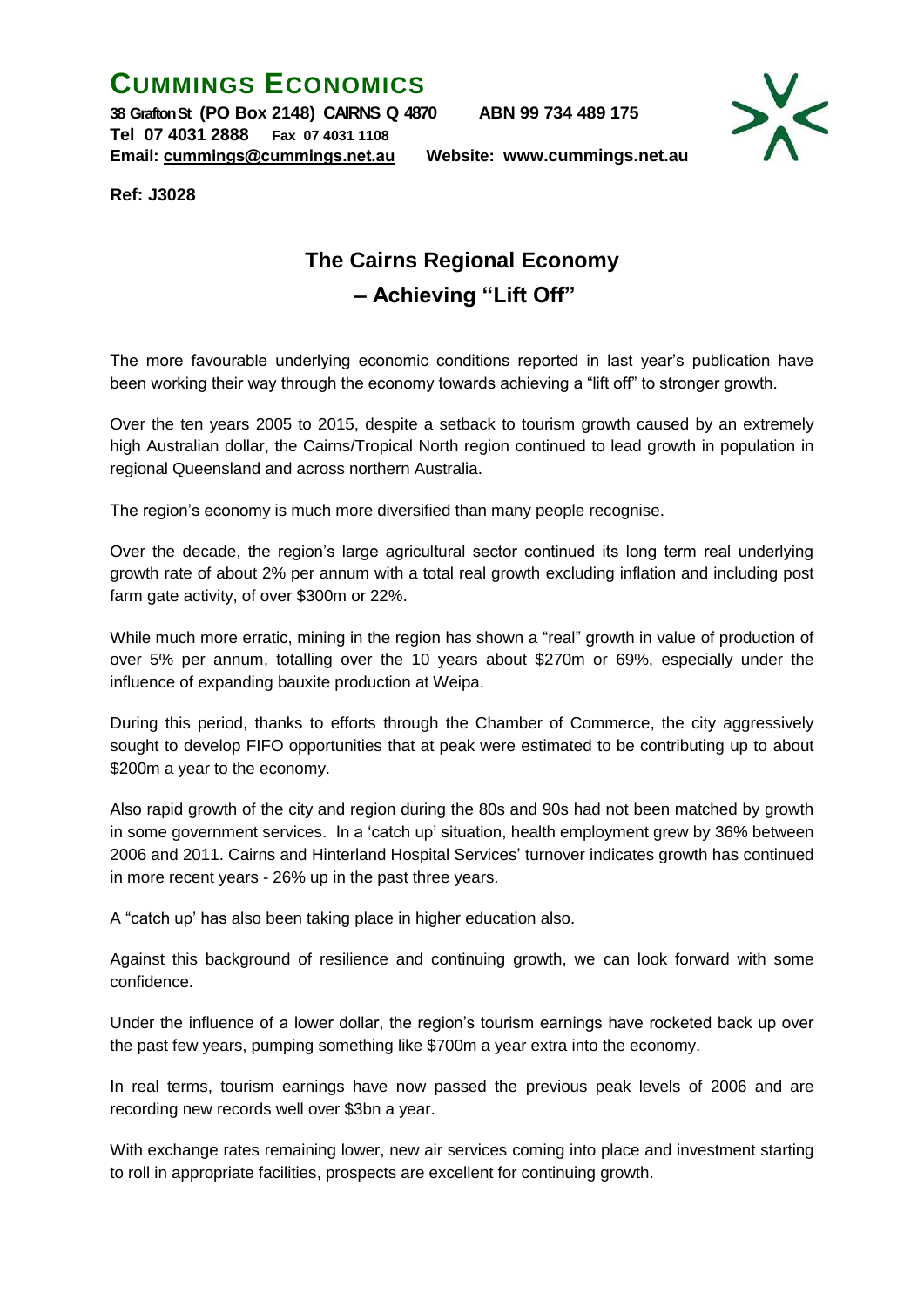The situation is not dissimilar to the late 80s when a lower dollar combined with a major new market developing to underpin rapid growth (Japan then, now China).

Important in the returning international market has been new air services to Bali, Singapore, Manila, Hong Kong, Auckland and now Seoul. I believe TTNQ is confident that with State Government support, direct all-year round air services will be achieved to mainland China by the middle of next year.

However the most real growth has been in domestic tourism where best discount fares continue to be low.

The region is also continuing to tap into non-core tourism markets. The prospects are excellent for increasing the city's role in the rapidly growing cruise ship market, super and cruising yachts, conferences, cultural events and sports tourism.

However as in the past, it is not just about tourism. There are few regions around Australia that offer better prospects for agricultural expansion. The region accounts for 26% of Australia's water run off.

Banana production remains high. Sugar prices have bounced back up due to a shortfall in global production. Acreages have expanded, especially in the Tableland's area.

Cattle prices are riding high and expected to go higher with a potentially massive new markets opening up in China.

Tableland's agricultural production data indicates the degree to which production has been continuing to grow and diversify.

Under current government programs and private enterprise proposals, there are six major initiatives and studies taking place that if implemented, would underpin a very large increase in agricultural production in the region over the next twenty years.

The picture in mining is mixed. Some existing mines have been scaled back or closed operation due to low prices. There has been FIFO losses to mines in the North West Queensland region. However, we are still holding on to FIFO to Moranbah, Groote and others.

There has been a tailing off of growth in PNG but we still have shipping services to the Freeport McMoRan mine in Indonesia.

A \$36m contract (construction workforce 350) has just been let at Mungana to complete the processing plant and recommence production. Estimated ongoing workforce is 230. Magnetite is now being exported out of Mourilyan. Major contracts for the \$2bn development of the Amrun project at Weipa have been let.

Failure to secure the Pacific Patrol Boats' contract was a blow to the resurgence of shipbuilding in the region. The \$24m assistance from the Commonwealth government for upgrade of slipway facilities will help the sector's competitive position and hopefully the sector, including the Maritime College, will achieve much of the ongoing servicing work for the Patrol Boats contract.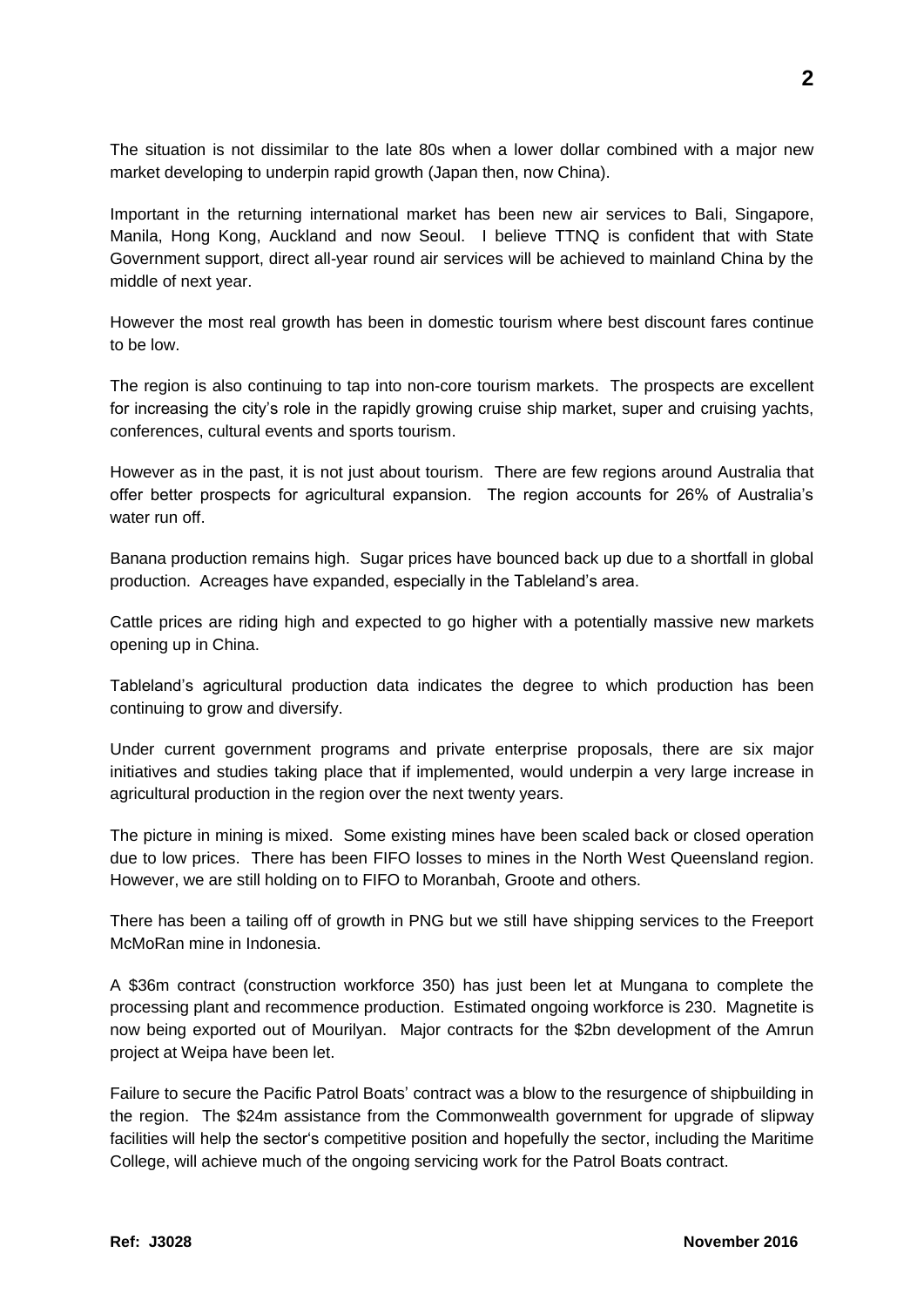With improved global financial conditions and a lower dollar, super yacht business is coming back and increased reef fleet activity will assist. Amalgamation of Toll Marine fleet with Cairns based Sea Swift operations will further consolidate Cairns' important role as a base for coastal shipping that supports development across the Far North.

The aviation servicing cluster is continuing to operate soundly and new market opportunities, including for training, appear to be opening up in Asia.

However unfortunately, governments (especially the State Government), have not been playing their role in a regional upsurge.

The State Government budgeted capital expenditure in the Cairns and immediate region is continuing to be low in per capita terms. For 2015-16 year, it is 54% down on four years previously recording the largest decrease among Queensland regions.

By contrast, local government capital expenditure has risen to record levels.

A new era of increased construction activity is shaping up as burgeoning tourism numbers indicate a need for additional tourism and community infrastructure.

Cranes are now back on the Cairns skyline with the construction underway of the Cairns Aquarium and the Cairns Performing Arts Centre.

With projects moving ahead for accommodation and residential development of Nova 8, Tradewinds Esplanade and the site adjacent to the Cairns Library, a continuation of "cranes on the skyline" looks assured. Refurbishments at Port Douglas are being added to by expansion projects like the Port Douglas Reef Marina. Although the giant \$2bn Aquis project aimed especially at attracting an expanding market out of China has remained elusive, at Kuranda, the \$600m KUR-World project has started its Environmental Impact Studies phase.

Further afield in the region, the \$240m sealing of the Peninsula Road is underway and government funding pledged to complete the sealing of the Hann Highway, the last link to achieve a direct sealed inland link to Melbourne and Adelaide markets. A range of solar and wind projects are underway around the region.

In the background, the \$5bn Northern Australia Infrastructure Fund has now established an office in Cairns and is moving towards providing a boost to projects.